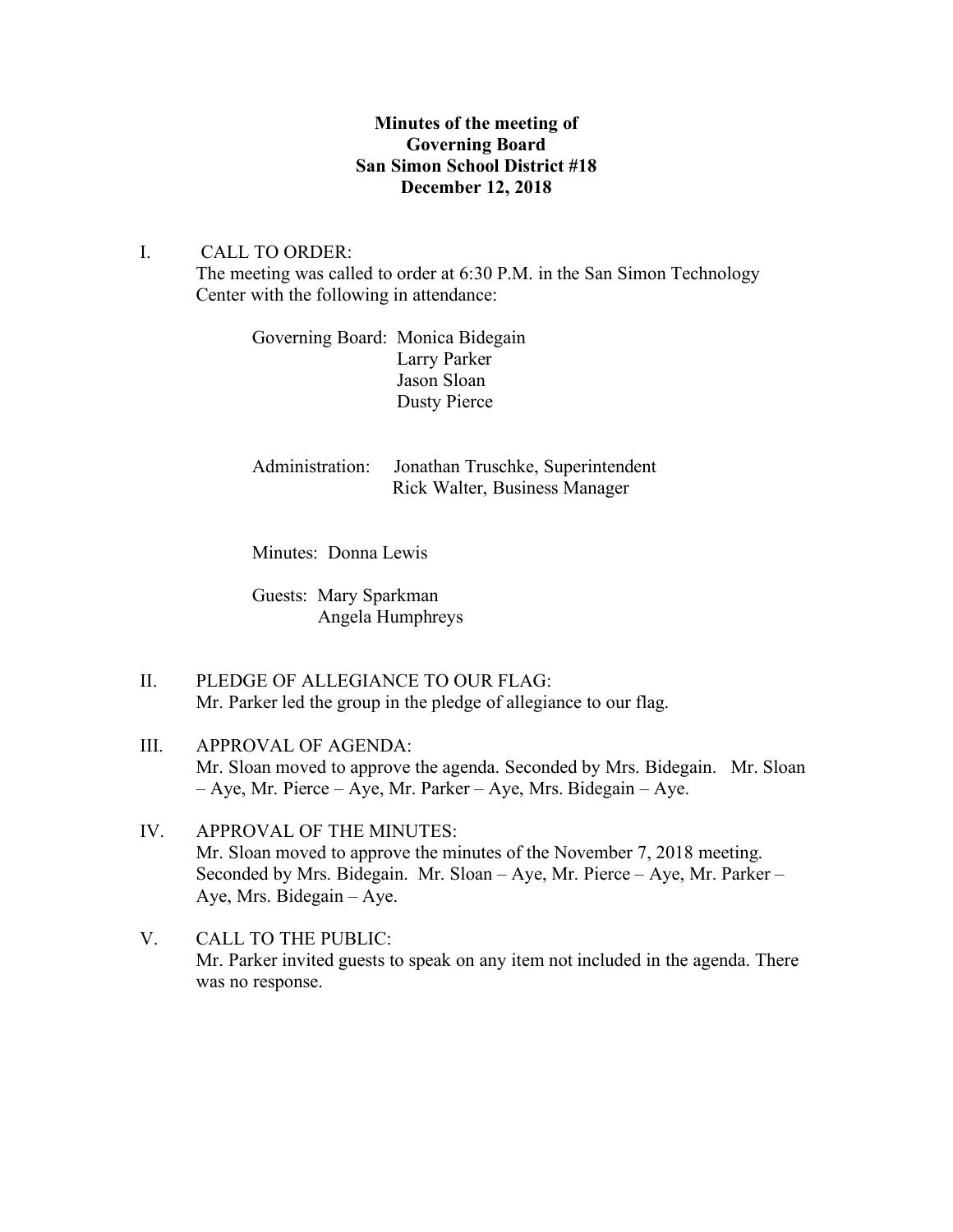#### VI. REPORTS:

- 6a. Mr. Truschke reported on the status of the Building Renewal grant. The school Spelling Bee that was held today. Mason Brown was Runner-up & Joel Martinez was Champion. Grades 3-6 will attend the ASPIRE Math Workshop in Bowie on 12/13. The junior high basketball team will host Elfrida & high school basketball will travel to Animas on 12/14. The annual Christmas program will be held on 12/18. High school basketball will host Cicero Prep in Bowie on 12/20. We will come back from Christmas break on 1/07/19. The budget revision will be in January or February. He & Mr. Walter will be working on it during the break. He spoke with some of the high school staff on another override or possibly going out for bond. The School has 3 projects on the SFB agenda today.
- 6b. Mr. Walter reported he received notice that we were chosen to receive a portion of the VW Settlement to obtain a new school bus. The amount we will receive is \$110,000. The remainder will be funded out of Capitol. The quote we received was for a 72 passenger bus at approximately \$128,000. The auditors will be on campus the first week of March to perform the annual audit. We are sending files as they request them to help the audit go faster. The Fall Carnival brought in just over \$1.000.00 to be distributed to the classes or clubs that had booths. The freshman class is selling Candy Grams. NHS sponsored a Penny War to purchase a protective vest for a canine crew member of the Cochise County Sheriff's Dept. They are taking donations and hope to make their goal by the end of the year. The Athletic Club raised money by selling Fan Cloth to promote school spirit. Eight students attended an archery tournament in Tucson. The senior class had a highway clean-up on 11/23. They cleaned up a 1 mile stretch and collected 10 large bags of trash & several large plastic items. San Simon School yearbooks are available for purchase at \$30.00 for hardcover and \$20.00 for softcover. Eight students attended the FFA National Convention in Indianapolis. The Wildlife team has attended a couple of competitions and has brought home awards. There are several students involved in the heifer project and will attend AZ Nationals at the end of December. He concluded with the monthly budget report.

#### VII. ACTION ITEMS:

- 7a. Mr. Sloan moved to approve the first read of ASBA policy advisories Volume 29, #3 and #4, 588-601 and Volume 30 #1 and #2, 602-624. Seconded by Mrs. Bidegain. Mr. Sloan – Aye, Mr. Pierce – Aye, Mr. Parker – Aye, Mrs. Bidegain – Aye.
- 7b. Mr. Sloan moved to approve the IGA with Cochise Technology District. Seconded by Mrs. Bidegain. Mr. Sloan – Aye, Mr. Pierce – Aye, Mr. Parker - Aye, Mrs. Bidegain – Aye.